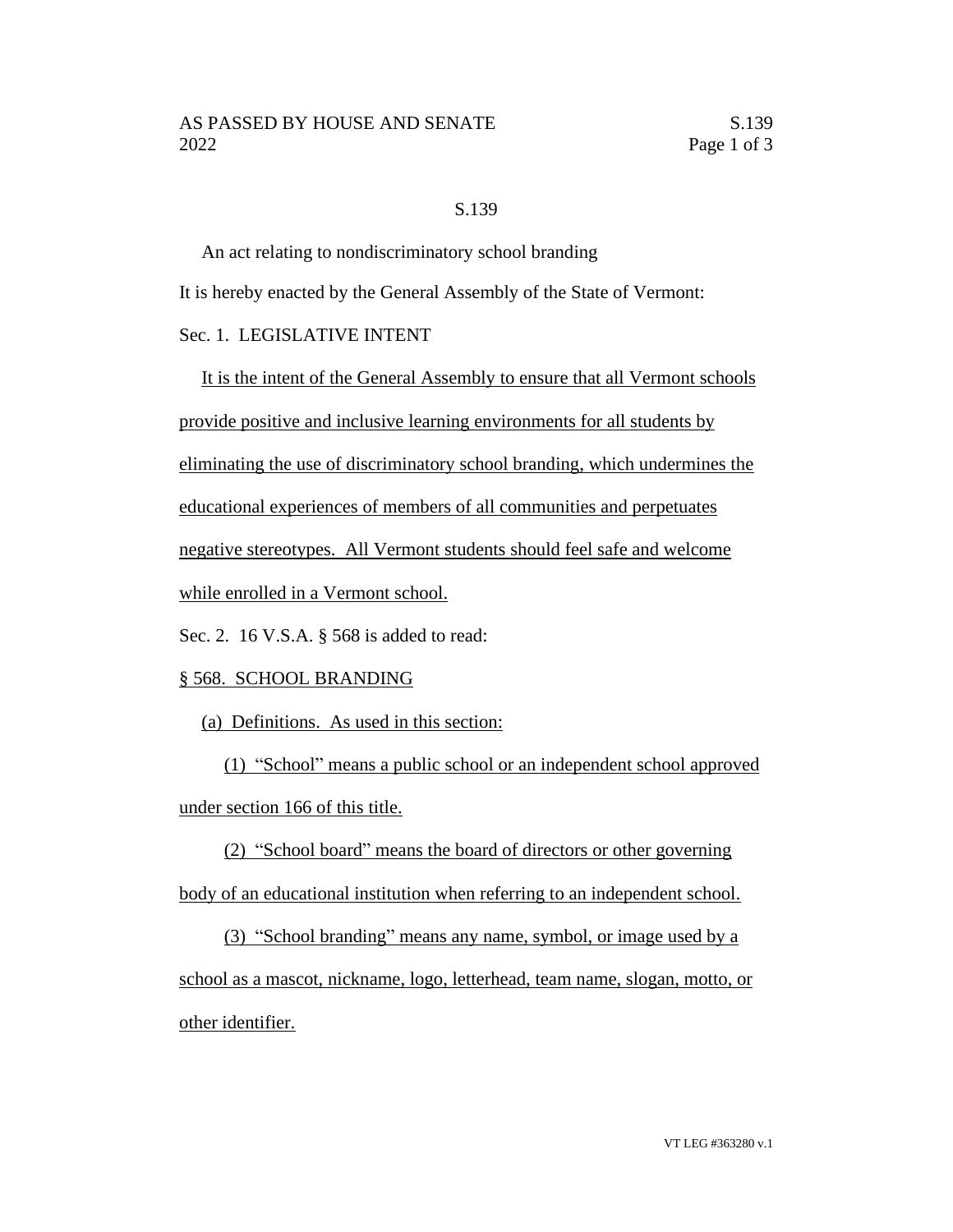(b) Model policy.

(1) The Secretary of Education, in consultation with stakeholder groups including the Vermont School Boards Association, shall develop and, from time to time, update a model nondiscriminatory school branding policy. The policy shall prohibit school branding that directly or indirectly references or stereotypes the likeness, features, symbols, traditions, or other characteristics that are specific to either:

(A) the race, creed, color, national origin, sexual orientation, or gender identity of any person or group of persons; or

(B) any person, group of persons, or organization associated with the repression of others.

(2) The policy shall provide a process for an individual to file a complaint that an element of school branding is in violation of the policy. Complaints shall be determined first by the school board of the district and, if the individual is unsatisfied with the decision of the board, may be appealed to the Secretary of Education.

(3) The policy shall also require school boards to review the district's school branding to ensure compliance with the policy after any school branding changes or updates to the policy.

(c) School branding policy adoption. Each school board shall develop, adopt, and ensure implementation of, and make available in the manner